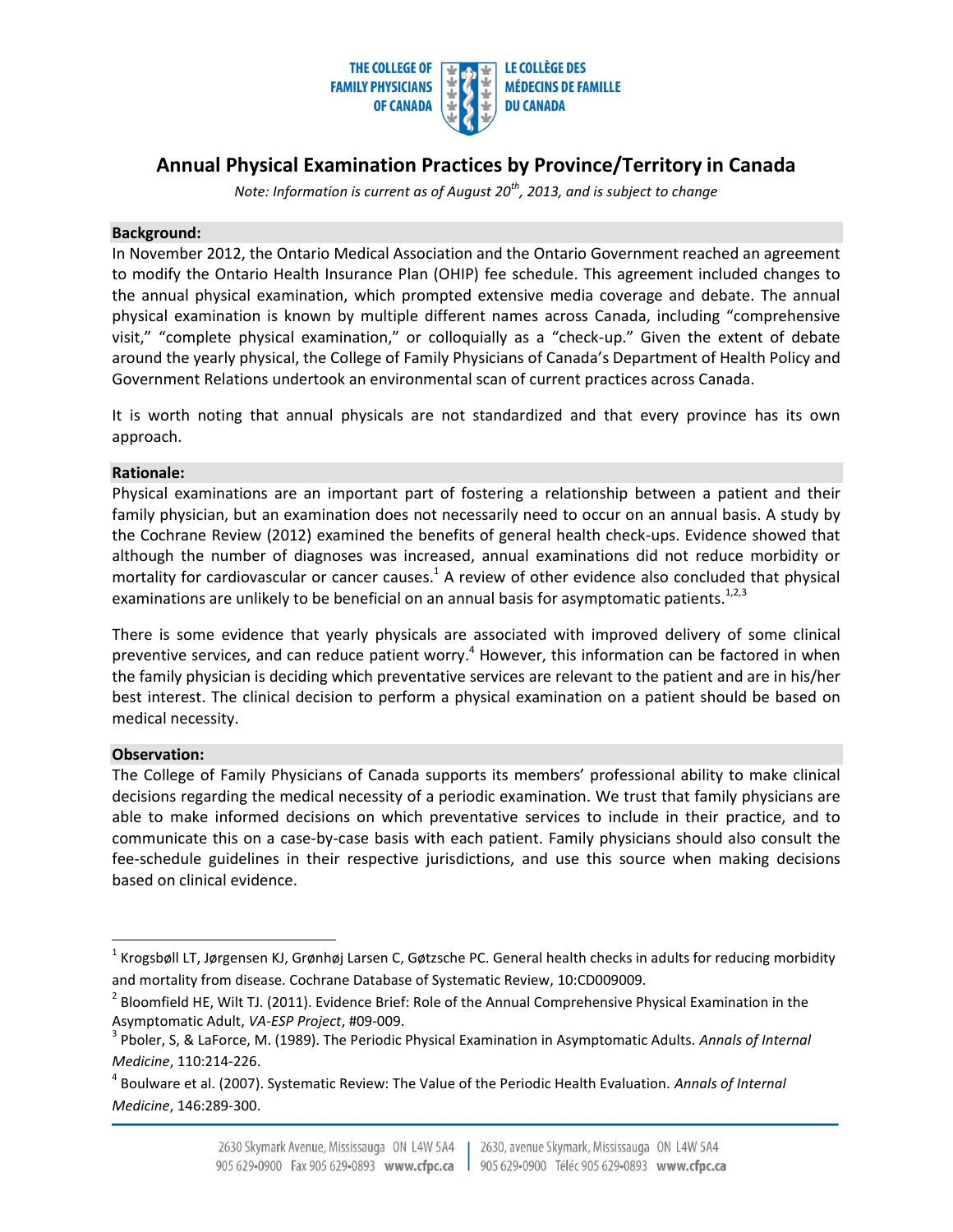

| <b>PROVINCE/ TERRITORY</b>            | <b>ALLOWS YEARLY</b><br><b>PHYSICAL?</b> | <b>TERMINOLOGY</b>                                                            | <b>SPECIFIC DETAILS</b>                                                                                                                                                                                                                                                                                                                                                                                                                                                                                                                                                                                                                          | <b>COSTS</b>                                                                            |
|---------------------------------------|------------------------------------------|-------------------------------------------------------------------------------|--------------------------------------------------------------------------------------------------------------------------------------------------------------------------------------------------------------------------------------------------------------------------------------------------------------------------------------------------------------------------------------------------------------------------------------------------------------------------------------------------------------------------------------------------------------------------------------------------------------------------------------------------|-----------------------------------------------------------------------------------------|
| <b>Alberta</b>                        | Yes                                      | "Annual Medical Examination";<br>also referred to as<br>"Comprehensive Visit" | • Comprehensive visits and/or comprehensive/major<br>consultations may only be claimed once every 180<br>days per patient by the same physician.<br>An extra fee can be added under the codes CMXC30<br>for "Complex Patient Consultation/Visit" - This<br>modifier is used to indicate a complex patient<br>consultation or visit requiring that the physician spend<br>30 minutes or more on management of the patient's<br>care.                                                                                                                                                                                                              | \$88.90<br>(Price change on<br>April 1, 2010.<br>Previous rate was<br>$$83.37$ )        |
| <b>British Columbia</b>               | <b>No</b>                                | "Complete Physical Examination"                                               | Routine or periodic physical examination (check-up)<br>$\bullet$<br>is not a benefit under the Medical Services Plan.<br>This includes any associated diagnostic or laboratory<br>$\bullet$<br>procedures unless significant pathology is found.<br>Advise laboratory of patient's responsibility for<br>payment.                                                                                                                                                                                                                                                                                                                                | Varies by patient's<br>age and location<br>\$70-100 in office<br>\$88-120 out of office |
| <b>Manitoba</b>                       | Yes                                      | "Complete Exam"                                                               | Restrictions: medical necessity, completion of all the<br>$\bullet$<br>elements of the service and compliance with Rules of<br>Application 4 and 6. If performed within 60 days of<br>the previous exam, only qualifies as a "subsequent<br>visit." <sup>ii</sup>                                                                                                                                                                                                                                                                                                                                                                                | \$85.00 (Complete)<br>\$52.30 (Subsequent)                                              |
| <b>Newfoundland &amp;</b><br>Labrador | No                                       | "Health Examination"                                                          | • Health examinations are not insured under Medicare<br>in NL. <sup>iii</sup><br>However, General Assessments are permissible under<br>$\bullet$<br>section 7.9 of the MCP in Newfoundland & Labrador.<br>They are indicated:<br>(a) for the first ever visit for the purpose of<br>initiating the use of the birth control pill.<br>(b) when a physician admits a patient to hospital<br>$\bullet$<br>and performs the admission history and physical<br>examination of all systems.<br>(c) for evaluation of a patient whose acute<br>$\bullet$<br>condition(s) is/are such that based on signs and<br>symptoms, examination of all systems is | N/A                                                                                     |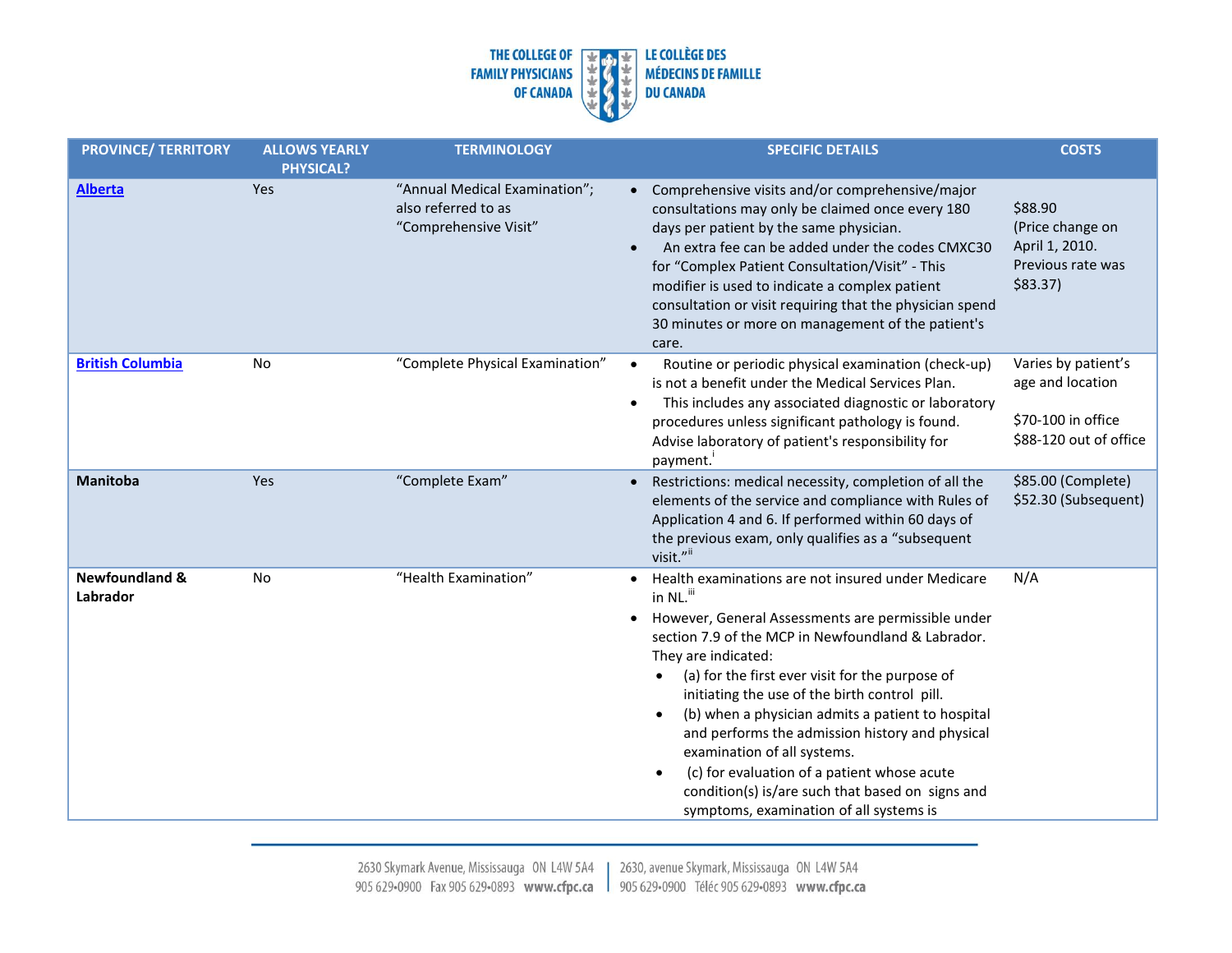

|                              |           |                                     | medically necessary.                                                                                                                                                                                                                                                                                                                                                                                                                                                                                                                                                                                                                                                                                                                                                                                                                                                                                                                                                                               |
|------------------------------|-----------|-------------------------------------|----------------------------------------------------------------------------------------------------------------------------------------------------------------------------------------------------------------------------------------------------------------------------------------------------------------------------------------------------------------------------------------------------------------------------------------------------------------------------------------------------------------------------------------------------------------------------------------------------------------------------------------------------------------------------------------------------------------------------------------------------------------------------------------------------------------------------------------------------------------------------------------------------------------------------------------------------------------------------------------------------|
| <b>New Brunswick</b>         | <b>No</b> | "Complete Physician<br>Examination" | N/A<br>• To meet requirements of service code 7, examination<br>must comprise of:<br>• The taking or updating of a full past history of the<br>patient, including family history; a detailed inquiry on<br>the presenting complaint(s), and a comprehensive<br>functional inquire;<br>A physical examination pertinent to the major body<br>systems, namely: cardiovascular, respiratory,<br>digestive, genitourinary, musculoskeletal,<br>hemolymphatic and nervous.<br>Keeping a written record of all positive and pertinent<br>negative findings, lab work, advice and treatment.                                                                                                                                                                                                                                                                                                                                                                                                              |
| <b>Northwest Territories</b> | N/A       | N/A                                 | N/A<br>No guidelines exist, as all providers are remunerated<br>on a salary basis.                                                                                                                                                                                                                                                                                                                                                                                                                                                                                                                                                                                                                                                                                                                                                                                                                                                                                                                 |
| <b>Nova Scotia</b>           | <b>No</b> | "Health Examination"                | • An annual physical health examination is not an<br>insured physician service in Nova Scotia.                                                                                                                                                                                                                                                                                                                                                                                                                                                                                                                                                                                                                                                                                                                                                                                                                                                                                                     |
| <b>Nunavut</b>               | <b>No</b> | N/A                                 | N/A<br>No guidelines exist, as all providers are remunerated<br>$\bullet$<br>on a salary basis.                                                                                                                                                                                                                                                                                                                                                                                                                                                                                                                                                                                                                                                                                                                                                                                                                                                                                                    |
| <b>Ontario</b>               | Yes       | "Periodic Health Visit"             | $K017$ – child (aged 2)<br>• The new periodic health visit would be tailored to the<br>to 15 inclusive)<br>specific needs of the patient.<br>\$43.60<br>However, for patients who have a chronic disease or<br>K130 - adolescent<br>are diagnosed during an annual periodic health visit as<br>$(16-17)$<br>having a chronic disease (e.g., diabetes, hypertension,<br>\$77.20<br>COPD) there is no change; A003 with the applicable<br>K131 - adult aged 18<br>diagnostic code can still be submitted for payment.<br>to 64 inclusive<br>The new periodic health visit is defined as "a service<br>\$50.00<br>performed on a patient who presents and reveals no<br>K132 - adult 65 years<br>apparent physical or mental illness and includes an<br>of age and older<br>intermediate assessment focusing on age and gender-<br>\$77.20<br>specific risk factors, risks associated with past, family<br>and social histories, physical examination, health<br>screening and relevant counselling." |
| <b>Prince Edward Island</b>  | Yes       | "Annual Health Examination"         | An annual health examination for the detection of<br>The annual pays:<br>Age 1-2<br>disease conditions at an early stage before symptoms                                                                                                                                                                                                                                                                                                                                                                                                                                                                                                                                                                                                                                                                                                                                                                                                                                                           |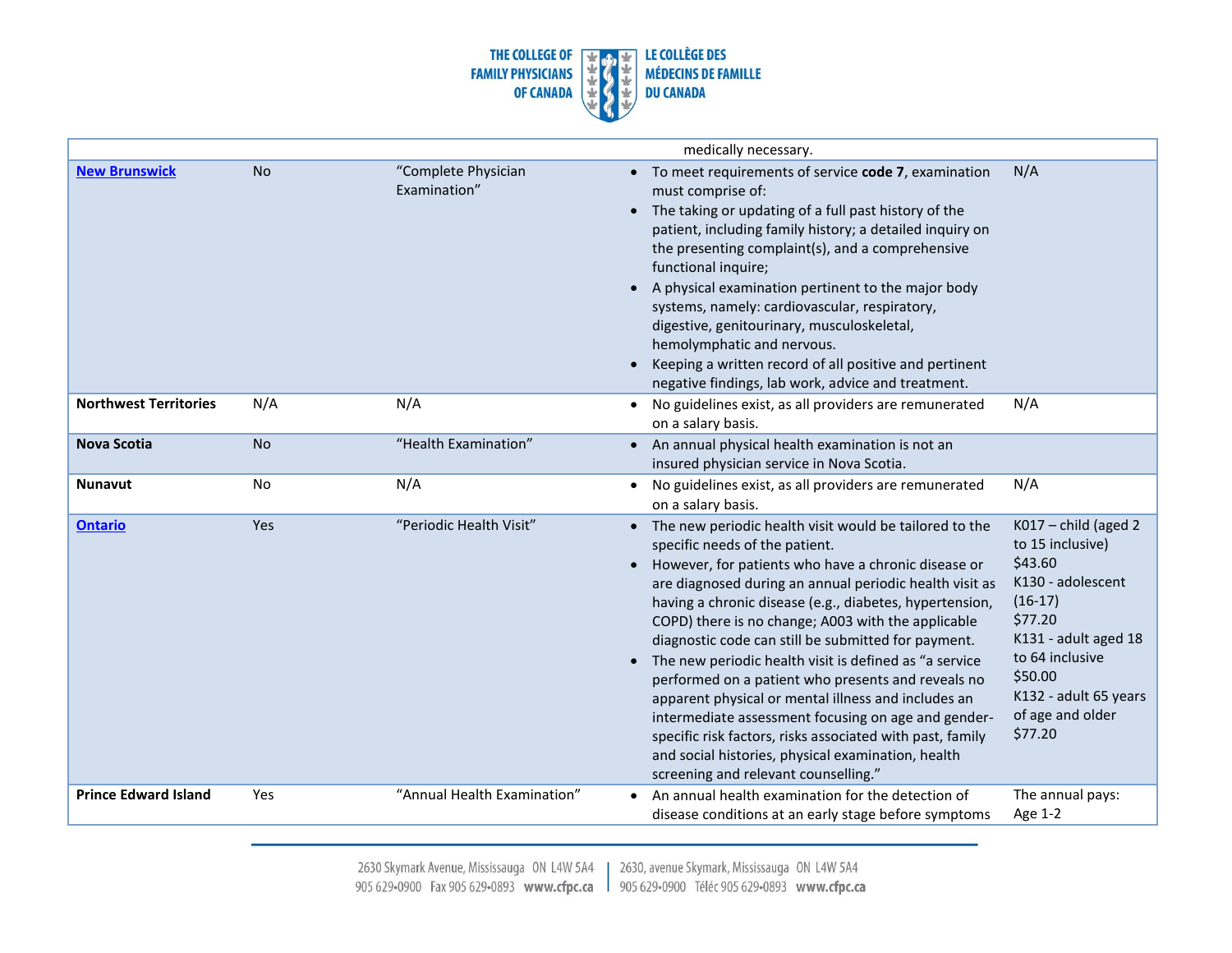

|                           |     |                              | appear is regarded as a basic health service and may<br>be claimed only once in a calendar year.<br>A diagnosis must not be indicated on a claim for an<br>$\bullet$<br>annual health exam. If a diagnosis is indicated, the<br>physician should claim for a complete examination.                                                                                                                                                                                                                                                                                                  | \$33.80<br>Age 3-16<br>\$33.80<br>Age 17-64<br>\$39.00<br>Age 65+<br>\$51.00<br>*increase in October |
|---------------------------|-----|------------------------------|-------------------------------------------------------------------------------------------------------------------------------------------------------------------------------------------------------------------------------------------------------------------------------------------------------------------------------------------------------------------------------------------------------------------------------------------------------------------------------------------------------------------------------------------------------------------------------------|------------------------------------------------------------------------------------------------------|
| Québec                    | Yes | "Major Complete Examination" | This service requires:<br>Taking or updating of full past patient history<br>$\bullet$<br>Comprehensive system review<br>Physical examination of all body systems and relevant<br>notes<br>Restrictions:<br>• A physician may not bill this examination more than<br>once per calendar year with respect to the same<br>patient (exams of hospitalised patients are not<br>counted).<br>This examination may not be billed by a physician who<br>renders services in the emergency department of a<br>hospital centre or of a CLSC that is part of the<br>integrated duty network." | Age 00-59<br>\$73.95<br>Age 60-69<br>\$77.85<br>Age 70-79<br>\$89.05<br>Age 80 +<br>\$93.05          |
| Saskatchewan <sup>V</sup> | Yes | "Complete Assessment"        | If a physician bills for a complete assessment on a<br>$\bullet$<br>patient within 42 days of another complete done on<br>the same patient, they are remunerated a partial<br>assessment fee. Most family physicians no longer<br>provide a comprehensive annual exam for all patients<br>in their practice. They establish appropriate time<br>intervals based upon each patient's individual<br>circumstances.                                                                                                                                                                    | Varies<br>\$65.10 for complete<br>assessment<br>\$33.20 for partial<br>assessment                    |
| <b>Yukon Territory</b>    | Yes | "Complete Examination"       | A complete physical examination shall include a<br>complete and detailed history and detailed physical<br>examination with special attention to local<br>examination where clinically indicated, adequate<br>recording of findings and, if necessary, discussion with<br>patient.                                                                                                                                                                                                                                                                                                   | \$94.30                                                                                              |